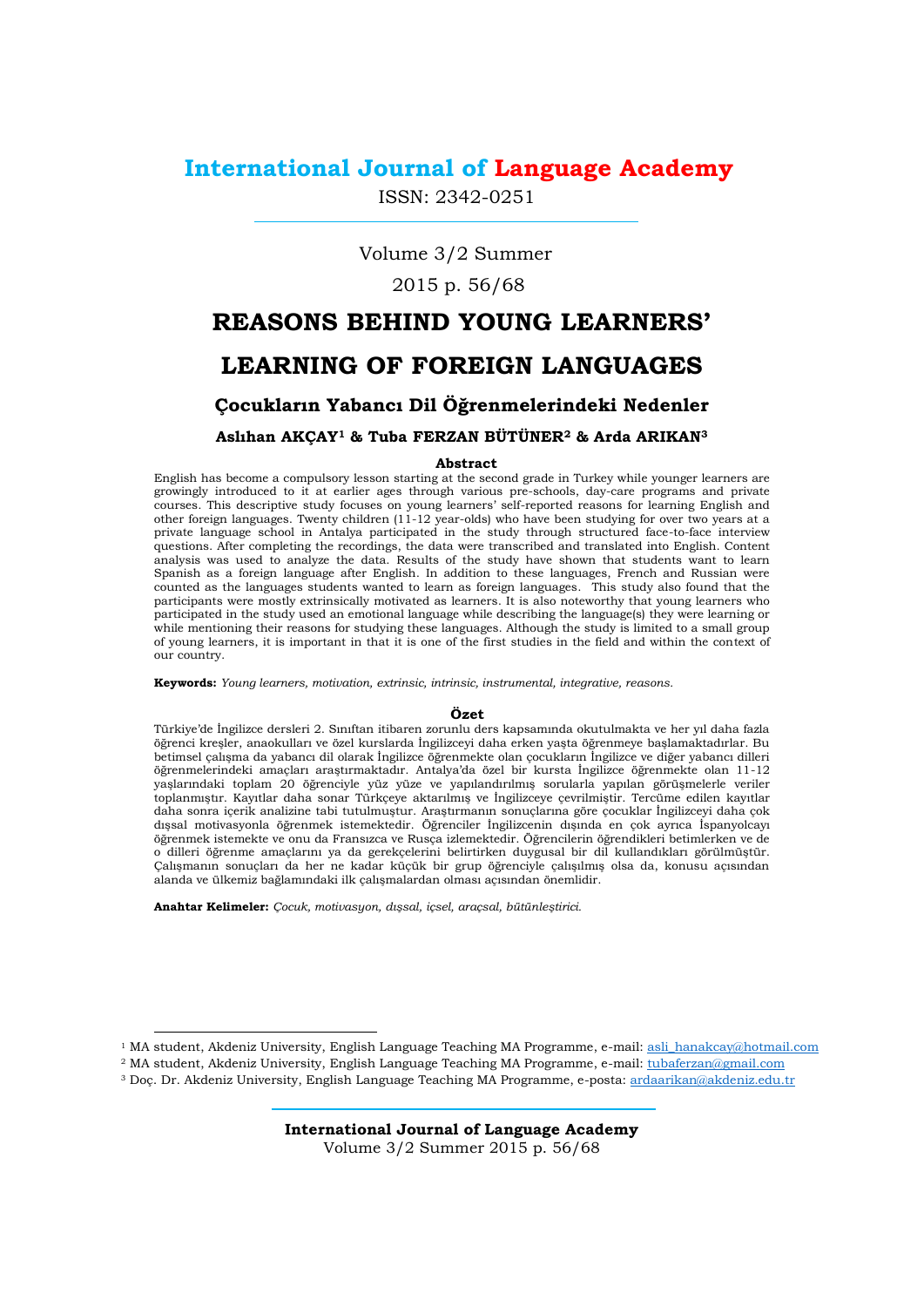## **Introduction**

Teaching English to young learners in primary schools has received increasing popularity (Shin, 2007) while, according to the Eurydice (2005) which collected information from 30 countries, approximately half of all primary school pupils learn at least one foreign language (Edelenbos, Johnstone & Kubanek, 2006). In Turkey, with the new curriculum accepted by the Ministry of National Education (MONE), young learners are now introduced to English lessons at the second grade. While this administrative curricular decision shows the importance given to English language in Turkey, it equally brings challenges to various aspects of foreign language education in Turkey.

As for a broad definition made by Broussard and Garrison (2004), motivation is "the attribute that moves us to do or not to do something" (p. 106). A cognitive viewpoint suggests that motivation can be classified as extrinsic motivation, in which there is a system of rewards and punishments, appliers are the others, not the learners, and as intrinsic motivation, in which the appliers are not the others, but the learners and the feelings play an affective role (Slavin,2003). According to Dörnyei (2001), motivation can increase with orientation which basically has two types: integrative orientation and instrumental orientation. The former is related to having positive beliefs for the second or foreign language community and being willing to communicate with that community; nevertheless, the latter is more about such pragmatic gains as earning more money, being hired for higher position. In terms of more immediate and practical goals, instrumental motivation plays a vital role, whereas, if the learner learns the language for personal growth and enriching his/her culture, then this can be regarded as integrative motivation (Lightbown & Spada, 2007, p. 64). Regardless of being integrative or instrumental, motivation may be the cause or the result of success. The fact that the ones who are more motivated to learn have more successful results in L2 communication is worth noting (Yule, 2006,p.168).

Age can be regarded as a factor that affects L2 learner's motivation (Sung, 2013). The critical period hypothesis points out that language acquisition occurs better during a critical period and the ones who learn after this period have more difficulty in pronunciation. Hence, if age is a factor that influences L2 acquisition, then it can be a factor of motivation in L2 learning, it equally means that young learners may learn better as motivated learners (ibid.). However, children at this age should be motivated through songs and games since their motivation will decrease if they are exposed to traditional structural tasks associated with adults' learning. In that sense, songs and games create opportunities for children to develop their linguistic skills while increasing their motivation (Arikan & Ulaş-Taraf, 2010).

Children's attitudes towards learning English have not been studied by many researchers in Turkey. In order to understand their attitudes and motivations, studies have been conducted in other countries (Gardner & Lambert, 1972; Gardner, 1985, Gardner & MacIntyre, 1993; Tremblay & Gardner, 1995). The available literature review shows that there are a great number of studies dealing with how young learners learn, how teachers motivate young learners, why adults learn English. Nonetheless, few studies were conducted on the reasons of young learners' learning English. Therefore, the purpose of the study is to show what their reasons for learning are and how young learners are motivated to learn English. In fact, the main aim is to investigate young learners' reasons for learning, and then, secondarily, with respect to their reasons, to find out their motivation type.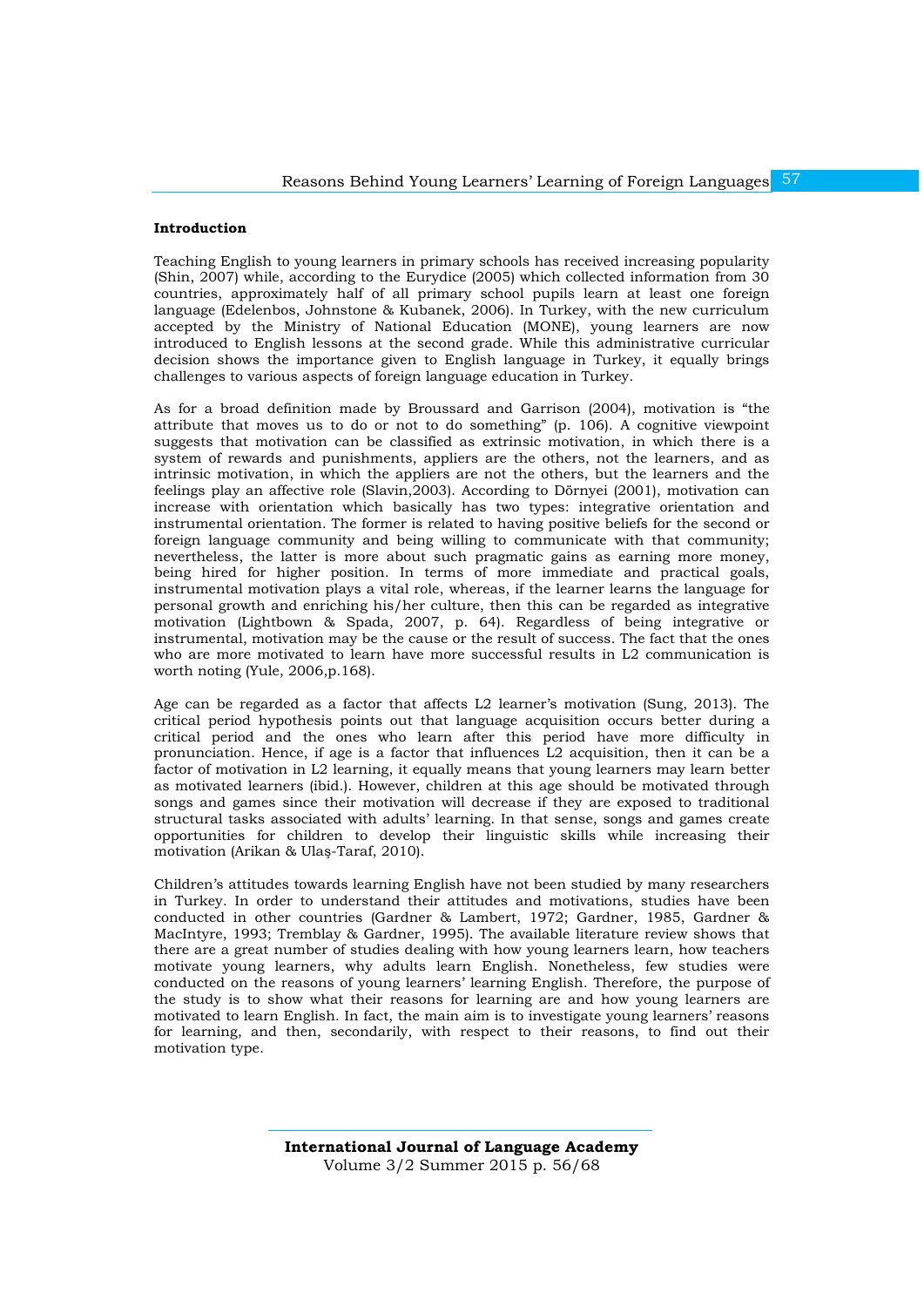The Pécs project (Nikolov, 2002) involving three generations of Hungarian young learners of English who were followed throughout eight years of primary school, aimed to design and further develop an EFL syllabus for children it focused on their attitudes and motivation. Out of 84 subjects 45 could be involved for the full length of eight years. For this study, a questionnaire consisting of 6 open ended questions in Hungarian was administered. These answers were collected and stored until the end of the project. After the administration there were follow-up sessions with the teacher (the same person being the researcher, the teacher and the designer) in their mother tongue. In these sessions the teacher summarized the opinions of the children to the questionnaire, tried to clarify the problems. There were also group discussions on suggestions in these sessions. The teacher kept notes during these sessions. According to the answers of 6-14 year-olds, positive attitude towards the learning context and the teacher; intrinsically motivating activities, tasks and materials were mentioned as the most important motivating factors. They also stated that classroom practice was more motivating for them than integrative and instrumental reasons. Knowledge as an aim overtook the role of external motivating factors in time. In the results, instrumental motives could only be seen around the age of 11 or 12 although they still remained very general and unclear. Despite the decrease in the percentage of classroom and teacher related reasons, children appreciated only the intrinsically motivating classroom activities throughout the 8 year period. With regard to the way causes of motivation, there was variety at different ages. While fun and the teacher are key points in the cause of motivation for very young children external rewards slowly lose their attractiveness. Although there are the instrumental motives they are balanced by classroom-related activities even at the age of 14.

Hardi (as cited in Edenbos, Johnstone & Kubanek, 2006) also concluded a close result to the Nikolov's (2002) with regards to the instrumental motives and classroom-related activities in a study he conducted with Hungarian students as well. As a conclusion of his study focusing on likes and dislikes in classroom learning, he stated that instrumental motivation was dominant among the students studying English as optional subject, whereas classroom-related motives were dominant among those younger learners in compulsory foreign language groups. Djigunovic (as cited in Nikolov, 1999) investigated 336 seven-year old children in Croatia learning a foreign language (English, French, German and Italian) and found that children had enthusiasm about the foreign language classes in both first and third grade. They also referred to 'communication' and 'travel' as the possible benefits of knowing that target language very frequently especially among the learners of English whereas 'increasing one's own knowledge' as an answer to the same question, appeared increasingly with age. The pragmatic-communicative type to which he refers as using English for pragmatic purposes and to communicate with foreigners seemed to be the strongest while the means for the integrative type were the lowest.

Kennedy, Nelson, Odell and Austin (2000) carried out a comparative study of elementary school students who were in a foreign language program and who were not learning any foreign languages. Those who were in a language program showed positive attitudes to school and learning foreign languages. They also had positive cultural views, self-esteem and confidence whereas the students who were not learning any foreign languages didn't. It was concluded that learning a foreign language at elementary schools has an important effect on developing motivation to participate, to persist and to succeed in foreign language learning.

Given the importance of motivation in language learning and due to scarcity of research studies on the reasons of young learners learning English, the present study attempted to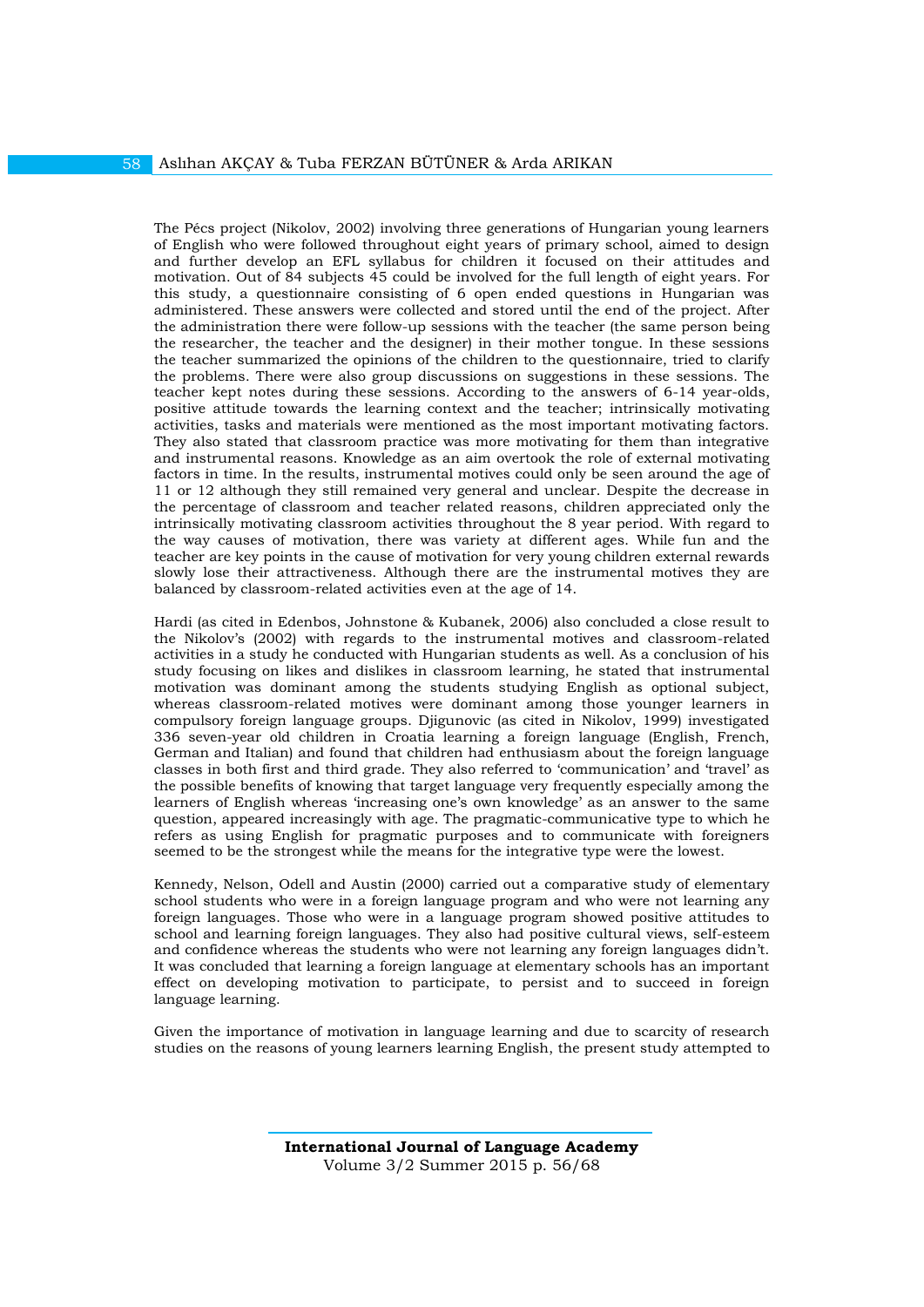investigate the reasons behind their learning English. For this purpose the study was designed to address the following research questions:

- **1.** What are young learners' reasons for learning English as a foreign language?
- **2.** Which other languages would they like to learn?
- **3.** What are young learners' reasons for learning other foreign languages?

## **2. Methodology**

## *2.1. Participants*

Twenty Turkish students studying English at a private language school in Antalya, Turkey were involved in this study. They were 11 and 12 year olds studying English at that particular private language school for over two years. Their classroom teacher was one of the authors of this present paper.

#### *2.2. The Instrument*

Fourteen interview questions (see the appendix) were developed by the authors for the purposes of this qualitative study. Before using these interview questions in this study, the questions were examined by five experts to ensure that the questions served well to the purposes of this paper. After these experts' recommendations, some items were reviewed, rewritten or discarded. It was ensured that the questions were appropriate for the level of the learners. The interview questions were asked in Turkish (students' native language) to make sure that the data were meaningful and realistic.

#### *2.3. Data collection and analysis*

It took approximately one and a half month to collect the data since the participants were students at different schools and could only be seen during those two days that they came to the private school. Interview with one student took about 15 minutes. During the interviews, students' voices were recorded with the written permission attained from their parents. After completing the recordings, they were transcribed and translated into English. Content analysis was used to analyze the data. Considering the answers of the students in the interview, the emerging themes were categorized and coded. Then, the frequencies and the percentages of the emerging themes were calculated.

## **3. Findings and Discussion**

The participants in this study expressed a number of reasons for learning English as a foreign language and learning another foreign language. In the following sections, these reasons are explained with the numerical data attained from the analyses of the interviews.

#### *3.1. Young Learners' reasons for learning English as a foreign language*

There are a number of reasons that may affect young learners' ideas towards learning English and other languages. Table 1 shows the reasons mentioned by the participants of this study. Most of the students mentioned more than one reason. After the content was analyzed and the emerging themes were determined, eight reasons were found.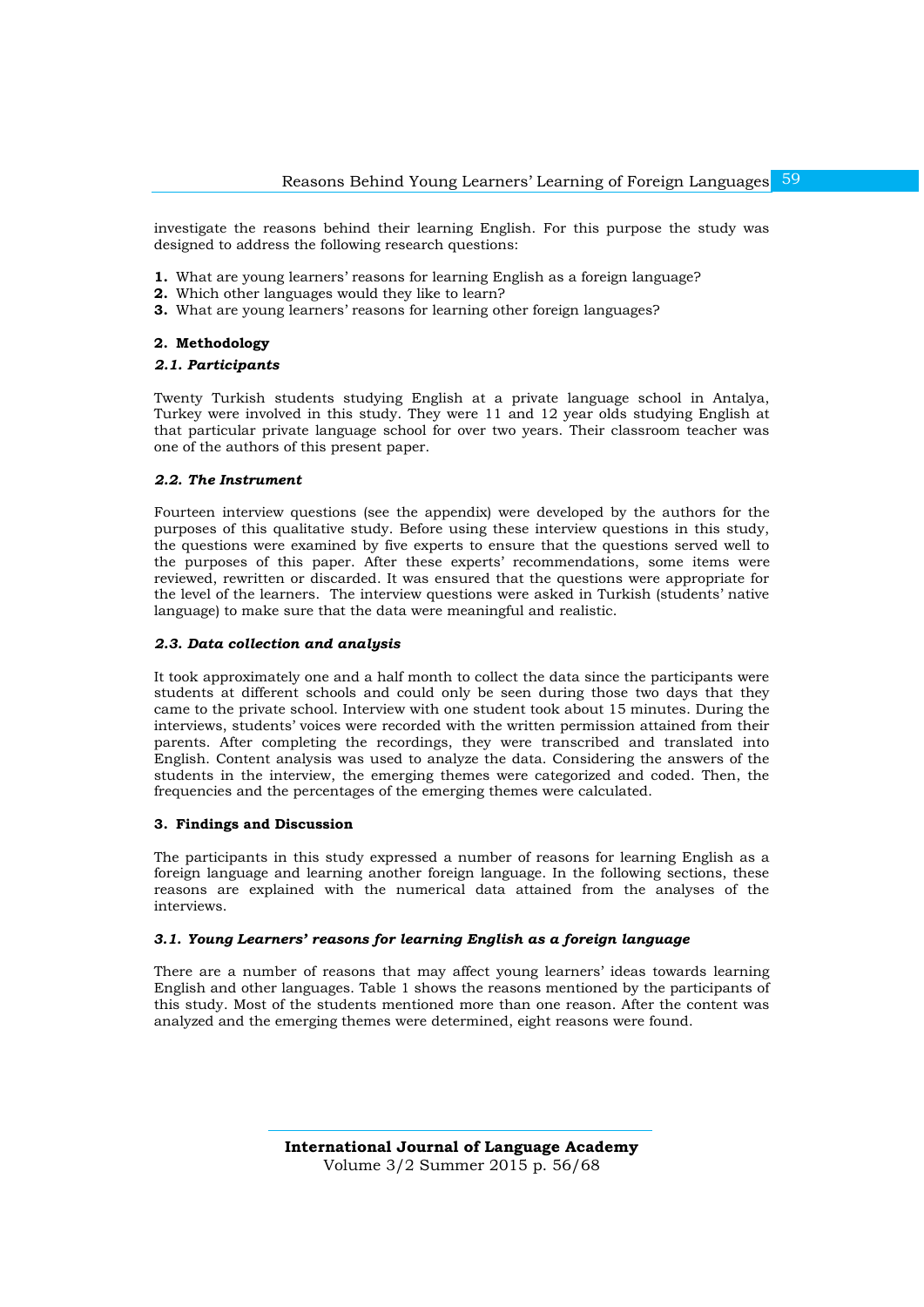| Table 1. Young learners' reasons for learning English<br><b>Reasons</b> | f  | $\%$  |
|-------------------------------------------------------------------------|----|-------|
| Talking to foreigners/tourists                                          | 19 | 22.61 |
|                                                                         |    |       |
| Entertainment (songs, games, movies, etc.)                              | 14 | 16.67 |
| Having better grades at school                                          | 13 | 15.48 |
| English being a global language                                         | 12 | 14.29 |
| Having a better job/earning more money                                  | 10 | 11.90 |
| Living/working abroad                                                   | 10 | 11.90 |
| Enjoying learning English                                               | 6  | 7.14  |

It can be seen in table 1 that talking to foreigners/tourists visiting their city is the leading reason behind young learners' learning of English (22.61%) followed by entertainment (16.67%). The students who said "I learn English to talk to foreigners" can be regarded as intrinsically motivated since their aim is to communicate with the target language. They are willing to learn the language because they want to use it with communicative purposes and the speakers of that language valuable for them. The present study was conducted in Antalya, which is a touristic city of Turkey. In four seasons, people can come across with tourists and the students have the chance to speak with them. Therefore, the reason having the fifth highest percentage is helping the tourists who visit their city. Nine students said that they learn English because when the tourists need help, they can help them. 10.71 % of the students mentioned about this issue and those students can be said to be intrinsically motivated since their aim is to communicate in the foreign language and help the people speaking that language. Regarding this issue student 19 stated that:

*"English is something that I can use all the time in my life. Even when I walk in the city some tourists ask me questions and I can help them thanks to English."*

This statement means that this student is aware of the fact that English is something not only necessary for school, a better job or a higher salary, but also for everyday life and better relationships with foreigners. Student 11 expressed her feelings towards talking to foreigners in these words:

*"I feel really happy when I speak English with someone. I like helping them or chatting with them. For example, a visitor came in our class one day. We talked to him during the break time. This made me really happy because I could talk to him, he could understand me and we could communicate."*

This student was happy since she was able to communicate with foreigners in English. A language should mainly be taught with the purpose of communication and the learners should see the importance of communicating in that language. Furthermore, in most cases such intrinsic motivation can be considered as more permanent and easier to develop. In the interviews, fourteen students out of twenty stated that they learn English because they can listen to and understand some songs, play computer games in which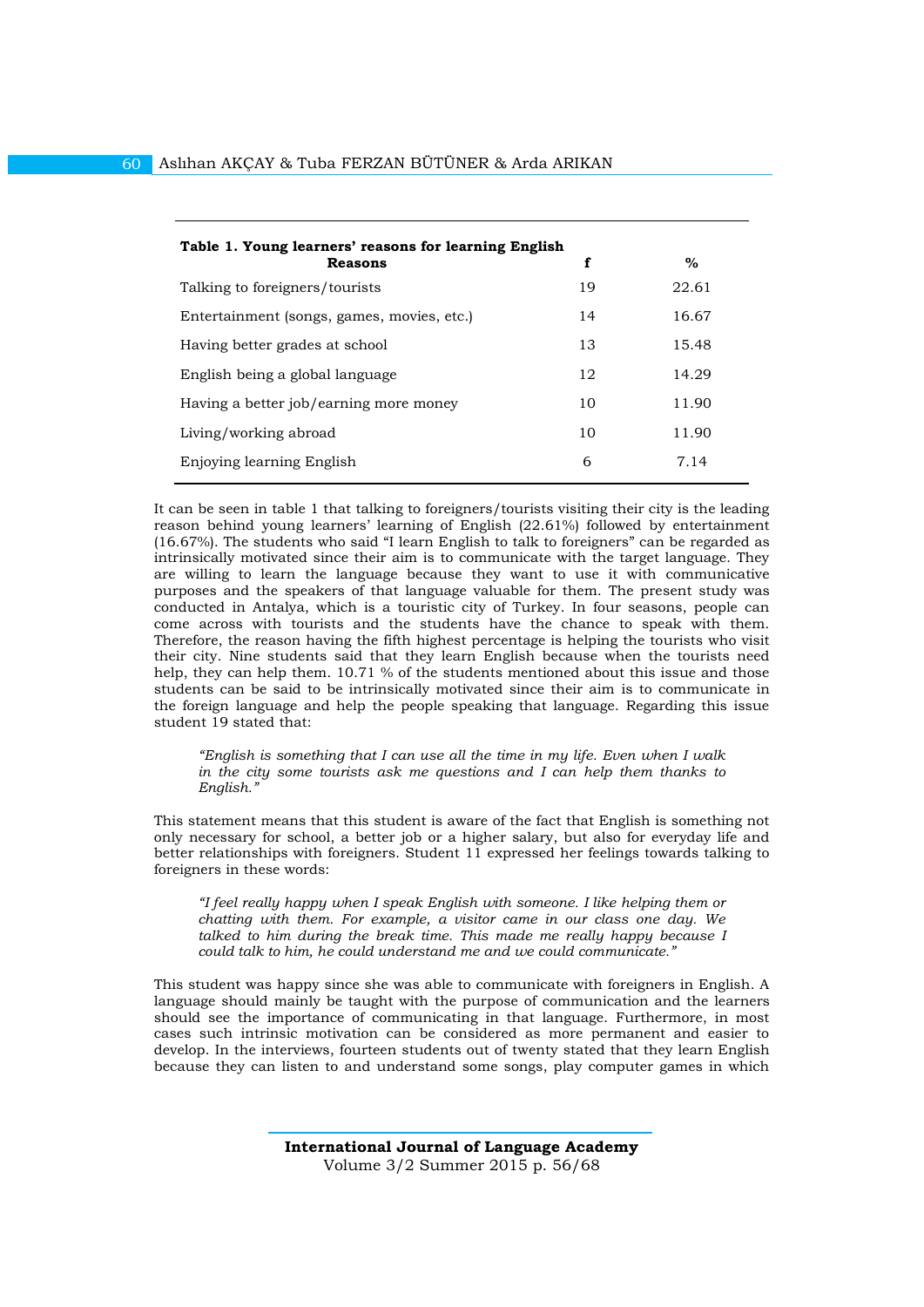the instructions are in English and watch movies or series reading Turkish subtitles less than they did before (16.67%). These students who learn English for entertainment can be considered as intrinsically motivated since there is no exterior factor involved. To illustrate, student 16 stated that:

*"I play X-box on the Internet and I chat with my friends on X-box. I also watch some American series with Turkish subtitles, but sometimes I don't read the subtitles and I can understand what they say. I like songs in English, as well. When I understand the words, I like the song better and I feel happier."*

This statement means that this student uses English because he wants to learn it rather than someone else pushing him to do so. Another student (student 6) said that "After I started learning English, I met music and songs in English. I started to watch series and movies in English and thereby I started to like English more than before". In Turkey, students generally tend to learn something at school because they need to have high grades in exams. Most of the times, they study not to learn but to pass the exam and after passing the exams, all the temporary knowledge they have flies away. Thirteen participants of this study, which makes 15.48%, have the same rationale. They learn English because they want to pass the exam and those participants are extrinsically motivated since exams can be considered as an exterior force for the students to learn. They, actually, do not create willingness to learn and attract students' attention to English, but they force students to study not to fail. In the interview, student 3 mentioned that:

*"English is important at school. It is important to have a better grade in the exams. Learning English made me happy when I had a high grade. When I answer all English questions correctly in TEOG (an exam in Turkish education system to determine at which high school the students will study), my total grade gets higher. So, I should study and learn English more. "*

This statement indicates that this learner is not intrinsically motivated to learn English. S/he aims to pass the exams and have higher grades. This can be considered as a kind of short term goal to learn English. In fact, the main goal of this student is not to learn English, but to study English to be successful in the exams. Student 1 also shared the same ideas saying that "I want to study politics at METU and the lessons are taught in English at METU. To be able to study at METU, I should be successful at high school and have higher grades and also I should learn English very well. When I start university, I can't pass my class if I don't know English well and I can't graduate from university." This student has a longer term goal to learn English. For her career and to be able to graduate from university, she wants to learn English. However, she does not plan to use English in real life or with a communicative purpose, but an academic purpose. Teachers should increase students' awareness that English is not a subject to study at school, but a means for communication. However to be able to do this, first they need to be aware of this fact and the let the students be aware.

Twelve students claimed that they learn English because it is a global language, in the world wherever they go, they may have the chance to use English or the only means to communicate will be English. This reason -English is a global language- has the percentage of 14.29. Student 10 used these words to express the importance of knowing English: "I think knowing English is very important because English is the common language all over the world. There are people speaking English in any country on the world. English is important to communicate with people from other countries". This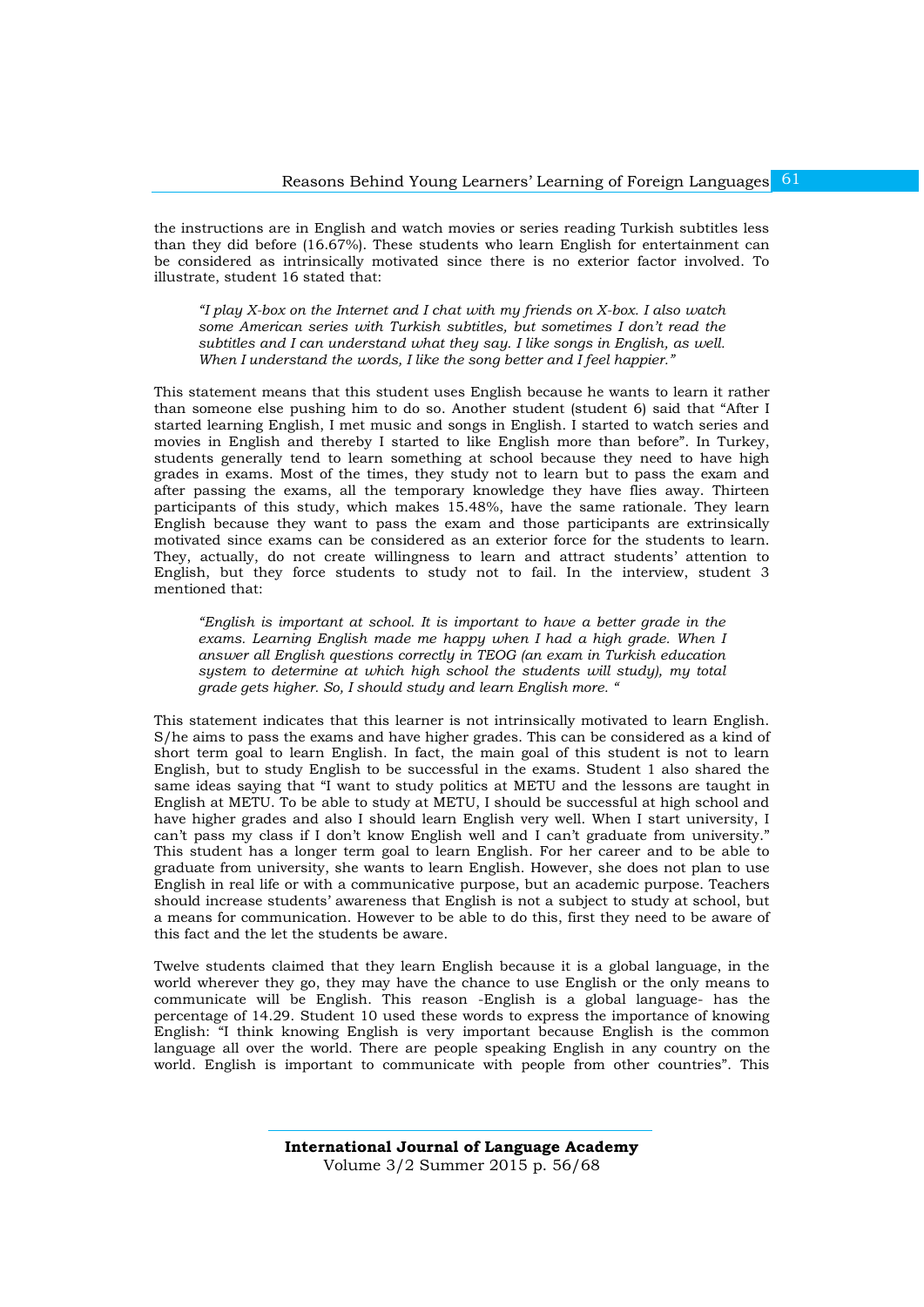statement means that this student, somehow, knows how significant English is in terms of communicating people not only from England or the U.S but also from the other countries. Similarly, student 14 stated that:

*"My father has a tour agent and he knows English well. He always contacts with people English even if they are from France, China or Spain. This shows that English brings people from different countries together. So, I want to learn English."*

This student knows about the environment in which English is spoken and he is aware that English has a power to provide communication for people of different countries. This situation triggers most people and also young learners, who somehow have seen this important power, to learn English. Those twelve participants of the study who said "I learn / want to learn English because it is a global language" can be said that they are extrinsically motivated since the reason for learning is not something related to their feelings towards the language, but mostly related to the importance of this language, which is an exterior factor for a learner to be triggered to learn.

The other two reasons that share the same percentage are examples of extrinsic motivation: having a better job/earning more money in the future and living/working abroad. These are all about future plans and having a better life standard. Those pragmatic gains are the signals of instrumental motivation. In the early periods of their lives, students worry about their future and they are aware that knowing more languages can help them have better lives. In the words of student 2, this situation is obvious. He said "I think knowing English is very important because I can lose my job if I need to use English, but I can't. I learn English to have a good job when I grow up." Most of the other students expressed their feelings in the same way like "when I apply for a job, I will be asked if I know English or not or we can work in big companies if we know a foreign language". Furthermore these ten students who want to live or work abroad mentioned that they need to know English to be able to live or work there, otherwise they can't understand people and be employed abroad.

Educational research has shown that enjoying the content and activities affects learners' involvement positively. During the interviews, student 12 stated that "I really like learning English. The lessons are fun; we play games, listen to songs and I like English songs and I think it is a beautiful language. That's why I am learning English". As can be understood from this student's words, she likes English and this situation encourages her to learn better. Considering this, teachers should be really careful about how they teach English and what their lessons are like. The lessons should be entertaining and fun for students and they should enjoy the learning environment so that they are triggered to learn more and better. In this case, teachers' responsibility in creating a desired learning environment plays a significant role. This situation is in line with the results of the Pécs project (Nikolov, 2002).

The present study found eight reasons for the first research question, some of which are the examples of extrinsic motivation type or intrinsic motivation type. The participants stated that they want to learn English because:

- English is a global language, it is spoken all over the world.
- they want to have a better job and earn more money in the future.
- they want to have better grades in English exams and in TEOG.
- they want to live/work abroad.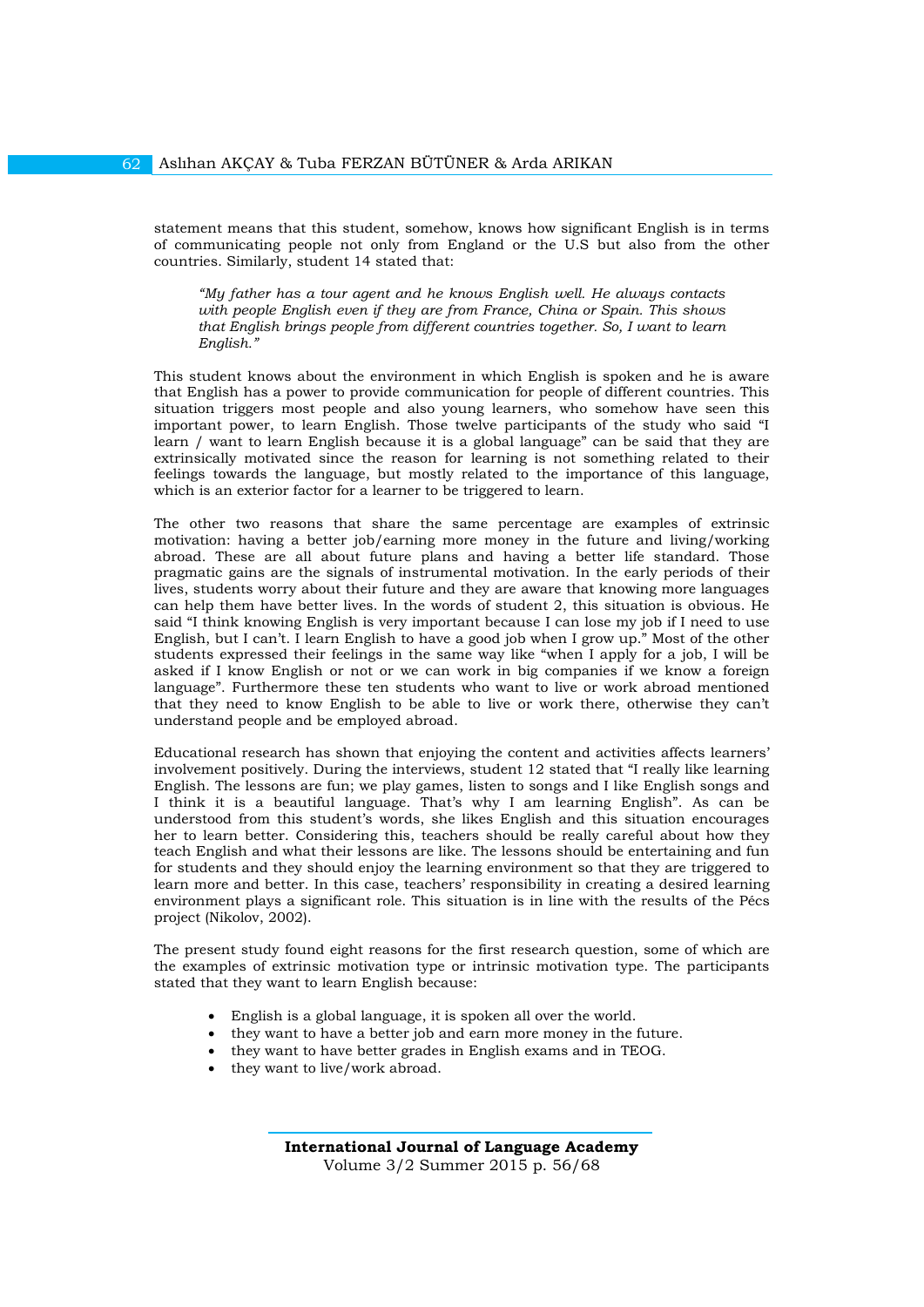All of these four statements have an exterior factor to trigger learning. The results of this study show that 53.57 % of the reasons are examples of extrinsic motivation or instrumental orientation type. On the other hand, some other participants stated that they want to learn English because:

- they want to talk to foreigners.
- they want to help the tourists who visit their city.
- they like watching movies, listening to songs and playing computer games in English.
- they enjoy learning English.

Hence, according to the results of this study, 46.43 % of the participants are intrinsically motivated. Although the results are close, the ones who are extrinsically motivated are more than the intrinsically motivated ones. Having future goals related to the language and being under an exterior factor can be thought as something good. However, making some interior factors more visible for the students may work better for their learning.

## *3.2. The other languages they would like to learn if they had a chance and their reasons*

| Table 2. The languages they would like to learn if they had a chance |  |
|----------------------------------------------------------------------|--|
|----------------------------------------------------------------------|--|

| Languages | $\boldsymbol{f}$ | $\%$  |
|-----------|------------------|-------|
| Spanish   | 8                | 29.63 |
| French    | 4                | 14.81 |
| Russian   | 4                | 14.81 |
| German    | 3                | 11.11 |
| Japanese  | 2                | 7.41  |
| Chinese   | 2                | 7.41  |
| Bosnian   | 1                | 3.70  |
| Indian    | 1                | 3.70  |
| Italian   | 1                | 3.70  |
| Arabic    |                  | 3.70  |

The students were asked what other language(s) they would like to learn if they had a chance and as can be seen in Table 2, Spanish was mentioned by 8 students out of twenty and has the highest percentage of all the answers gathered from students' answers (29.63%). French and Russian follow Spanish with 14.29% and German comes after them with the percentage of 10.71. France and Germany are two popular countries in respect for employment issues; therefore, the students who mentioned these answers have relatives living in these countries. Russian on the other hand is an expected answer due to the fact that Antalya, where the study was conducted, is a touristic city of Turkey and has a lot of Russian tourist attraction. This is the reason for students to be familiar with the language furthermore they are aware that knowing Russian will help them to communicate with them. The other languages that are less frequently mentioned are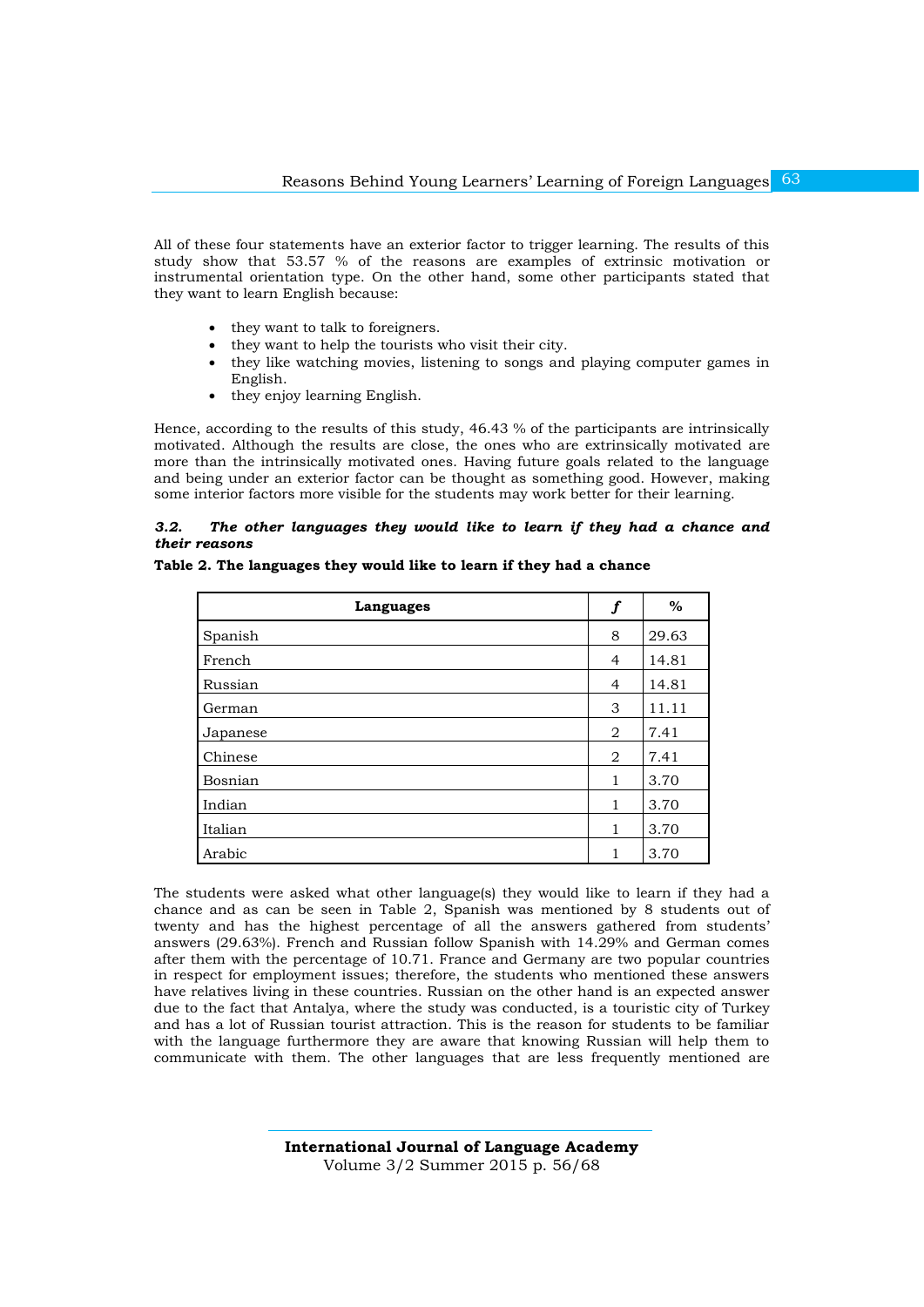Chinese, Japanese, Arabic, Bosnian, Indian and Italian. One of the students said that he wouldn't like to learn any other languages *because "languages are hard to learn."*

When all the reasons of the students to learn another language were analyzed, 18 different answers were found. The first 4 statements can be grouped as students' beliefs towards the language as they involve their views on the language such as being fun or easy. For example Student 6 stated that:

*"I'd like to learn Indian or Russian. Not a lot of people know it… I'd be different. I learn Spanish now because it is an easy language to learn… less people speak it and ... the language school has Spanish classes. They don't have classes for other languages right now."*

Another comment involving identity issue is as follows:

*"I'd learn French… because it is hard… Not everybody can learn it and know it… I'd be different if I knew this language and this… would make me proud."*

Student 12 mentioned being different and added that he would be proud of speaking it. Young learners love feeling other people's respect to their personality and when they are different from others in a positive way, they believe that they will be appreciated. This leads us to the point of students' views of understanding their relation to the world. As Weedon (as cited in Day, 2002, p.17) puts it into words: "Subjectivity is the conscious and unconscious thoughts and emotions of the individual, her sense of herself and her ways of understanding her relation to the world." (p.32). Another key point in the answer of Student 12 is that he wants to be different from his peers just like Student 6. But they have a contrast view on approaching the languages. Whereas Student 6 states that she chose Spanish because it is an easy language to learn, Student 12 would learn French because it is hard. Student 12 sees the language as a challenge and he chooses a hard language to learn even if there is no forcing power for him to learn that language. This means he has an intrinsic motivation and also shows that he likes the challenge in learning languages.

Student 8 gives the third opinion of being different thanks to knowing a language. He points out that he started to learn Spanish because the language school had classes and he thought it would be different:

*"For example my friends know English but they don't know Spanish. When I tell some words, they are amazed and this is nice. I like it."* 

For young learners having something superior to others is like having a higher social status this is why Student 8 likes when his friends are amazed and Student 12 would feel proud. Statements 5 and 6 in the table were other expected answers due to the fact that Antalya is a touristic city so the students have knowledge of popularity of languages. Student 5 says:

*"Arabic and Chinese… I heard it when my dad was talking to his friend… In the future they are going to be the most needed languages."*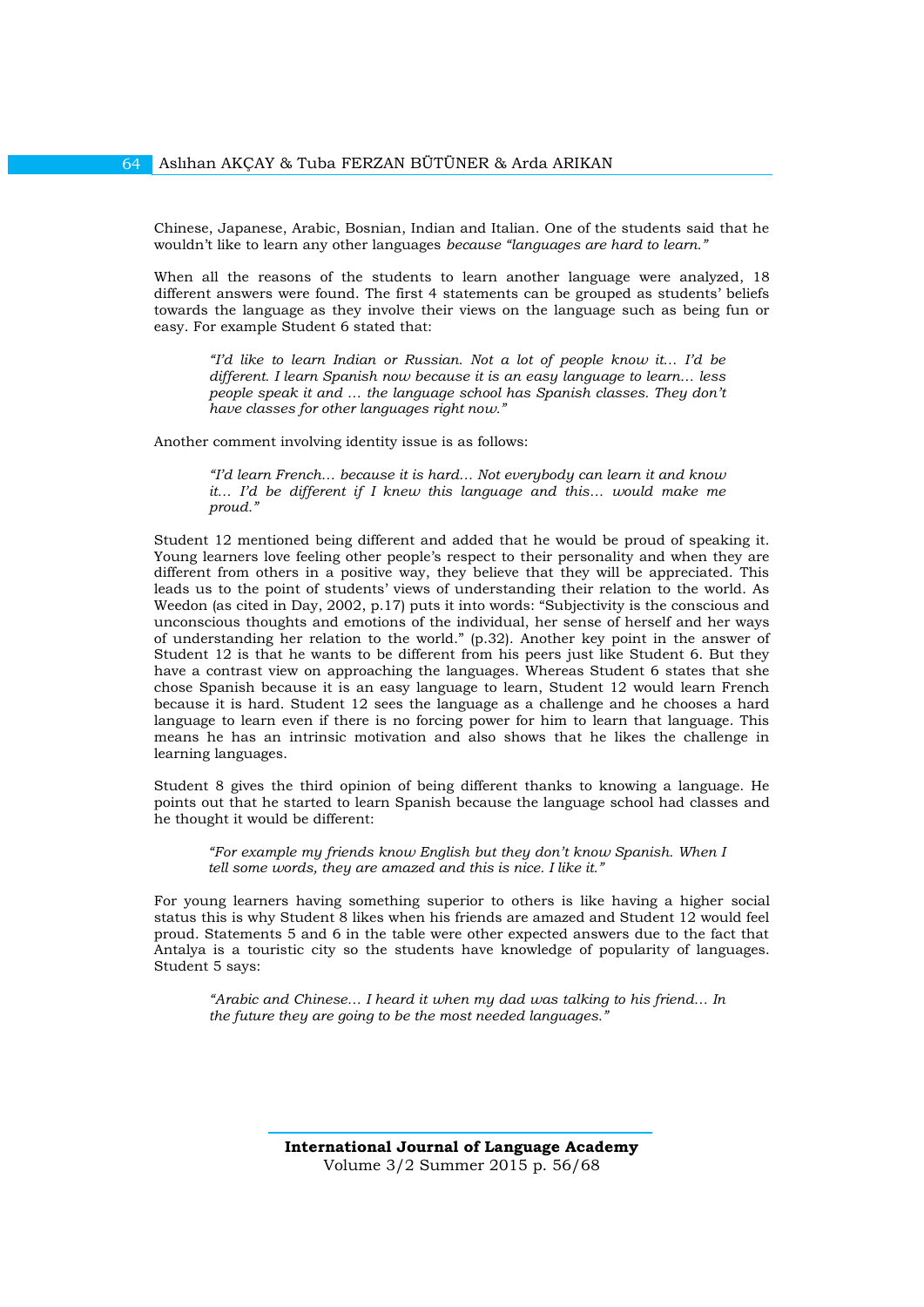Another expected answer is presented in statement 9 in the table. As there are many Russian tourists in Antalya, this statement is associated with Russian. Student 3 expresses her enthusiasm for learning Russian as follows:

*"I'd like to learn Russian and French… because one of our neighbors is Russian. When they talk... I do not understand... I want to understand them, that's why… As for French… My uncle and his family are in France. They talk really beautiful. So, I think it is beautiful. "*

Understanding her neighbors serves as an integrative orientation fostering intrinsic motivation. In respect to their types of orientation statements 8 and 9 are similar. Student 2 presents his motivation to learn Russian with the reason of seeing a lot of Russian around her. She also wants to learn German because her aunt and her family live in Germany and her cousins can speak German very well. She tells that she wants to talk to them in German. These reasons, again, can be classified as integrative orientations leading to intrinsic motivation. Statement 7 is mentioned only for Spanish because as in the comment of Student 6 that is mentioned before this language school the subjects attend has Spanish classes and some young learners also have Spanish classes as well as English.

In the previous section we explained that French and German were stated with the reason of having relatives in those countries. In addition to Student 2 and 3, whose comments have already been shared, Student 7 explains his reason to learn Bosnian as follows:

*"I'd like to learn Bosnian because my father and his family are Bosnian immigrants. I'd like to learn Russian, too because it is similar to Bosnian. I think, it would be faster for me to understand and learn."* 

However superficial may statement 12 sound, it is one of the most important answers in regards to understanding participants' motivation types. Many things in children's worlds can be named 'beautiful' by them. It is one of the most frequently used words from children's lexical knowledge to express positive feelings towards anything within their interest. Here, four languages out of ten are expressed as being 'beautiful' for them. This is purely about their emotions about the languages they mention. As Student 11 puts it into words:

*"German… I think it is a very beautiful language. Although some people claim it to be rude, I like it."* 

Here what she means by 'being rude' is that the language sounds aggressive according to some people. As it was stated in introduction part of this study, such emotions are key points for intrinsic motivation. Nevertheless, the fact that the answer 'beautiful' may have emerged due to the difficulty in expressing himself or herself appropriately or not having thought on this issue before should be taken into account as well. Statement 14 has been mentioned for Japanese and Spanish by two different students. They have some degree of pragmatic reasons, which is to use this language to live in that country, for learning the languages. Pragmatic reasons serve as instrumental orientation which leads to extrinsic motivation. But extrinsic motivation and intrinsic one can emerge at the same time as well. The comment of Student 14 is a good example for this: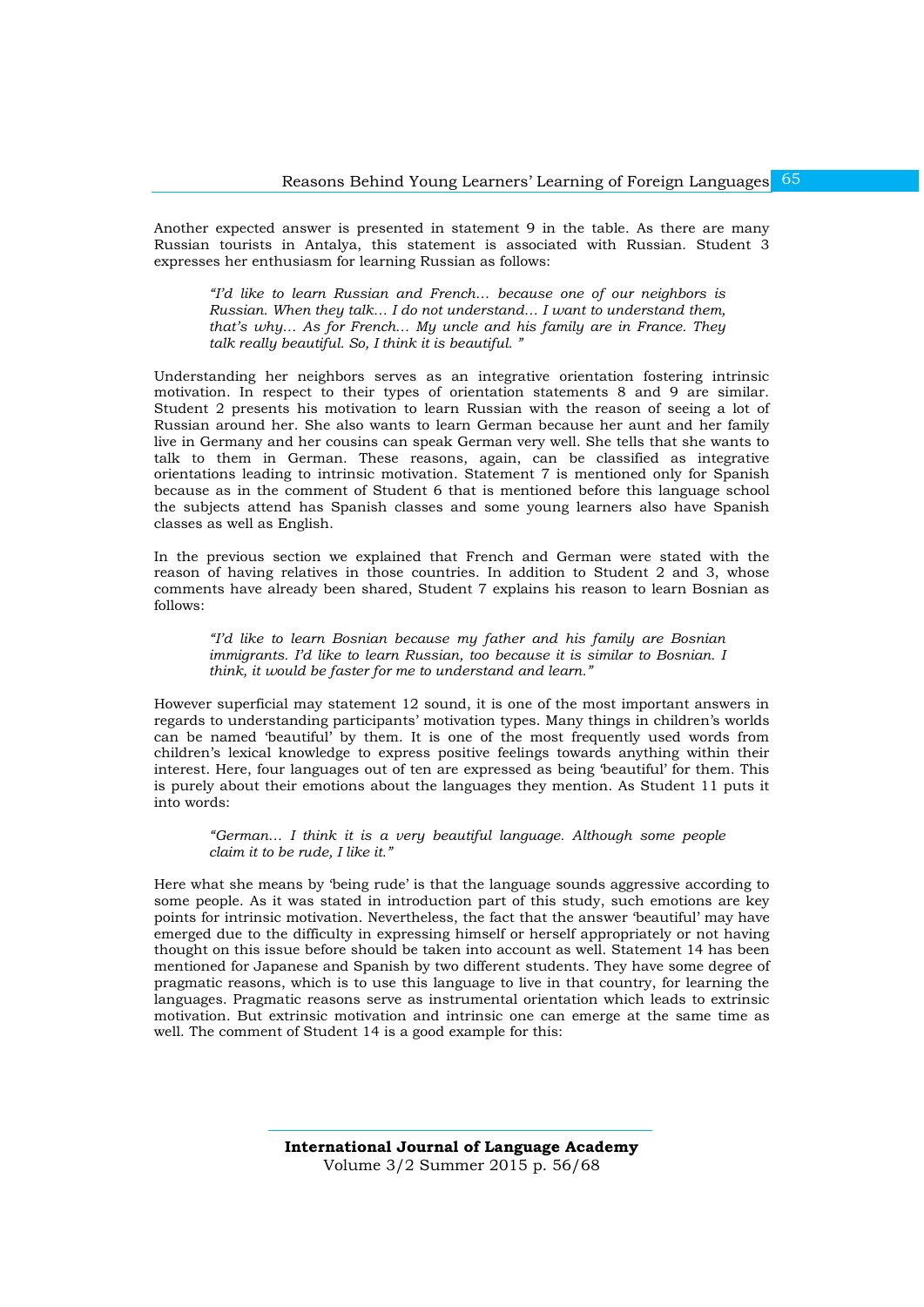*"It would be Spanish. I've already been learning it because it is the second (popular) language among world languages. Its accent is beautiful and interesting… Also, I'd like to live in Spain."* 

He wants to live in Spain but he also finds its accent beautiful and interesting which is related to his attitudes and emotions towards Spanish. The first one can be interpreted as extrinsic motivation whereas the second one serves as intrinsic motivation. Statement 14 and 16 are about using the language for an aim hence, an instrumental orientation is point at issue. As mentioned before, this kind of orientation leads to extrinsic motivation but in this study all the students who mentioned about visiting or living in the country where the language is spoken also gave some reasons to be interpreted as intrinsic motivation such as the language or its accent being beautiful and willing to communicate in that language.

The last two statements are language related reasons stated by the students. Only Student 14 mentioned about the accent of the language and only student 15 mentioned about the advantage of knowing a similar language while learning another foreign language.

*"I'd like to learn Spanish… because it is a beautiful language… Learning Spanish is easy after learning English…I've already been learning Spanish."*

Hence, he is not only stating this relationship because he's heard so, but he is also aware of this fact as he's already in the process of learning a second foreign language.

#### **Discussion and Conclusion**

66

The present study aimed to find out young learners' reasons for learning English as a foreign language and reasons for learning other languages. To reach a conclusion, the interview technique was used and the reasons were identified through content analysis. Considering the reasons found in this study, the participants' motivation type was also determined. The participants mentioned eight reasons, four of which are examples of extrinsic motivation while the other four are examples of intrinsic motivation type. When learners' reasons are considered, it can be seen that 53.57% of those reasons point at extrinsic motivation. On the other hand 46.43% of them are related to intrinsic motivation. Moreover, among the reasons for the participants' learning English as a foreign language, "enjoying learning English" had the least frequency and percentage, which is, actually, a really significant point for learning. Teachers need to be careful about their roles to create enthusiasm towards English for their students. A new study regarding how to create enthusiasm towards English or how to help students enjoy learning English would be another good contribution for teachers of English. Games, songs, movies or series can be a good source to create willingness for the students to learn English since they are entertaining and intrinsically motivating for children (Yolageldili & Arikan, 2011).

Another aim of the study was to find out what other languages would the students like to learn if they were given a chance and their reasons for learning that particular language. With regards to this question, Spanish had the most percentage out of ten mentioned languages with 29.63% which is a result of the availability to the classes as the language school offers. French and Russian came second among the answers. Russian was an expected answer as there are many Russian tourists and residents in Antalya. French and German emerged mostly because of the fact that there is a considerable amount of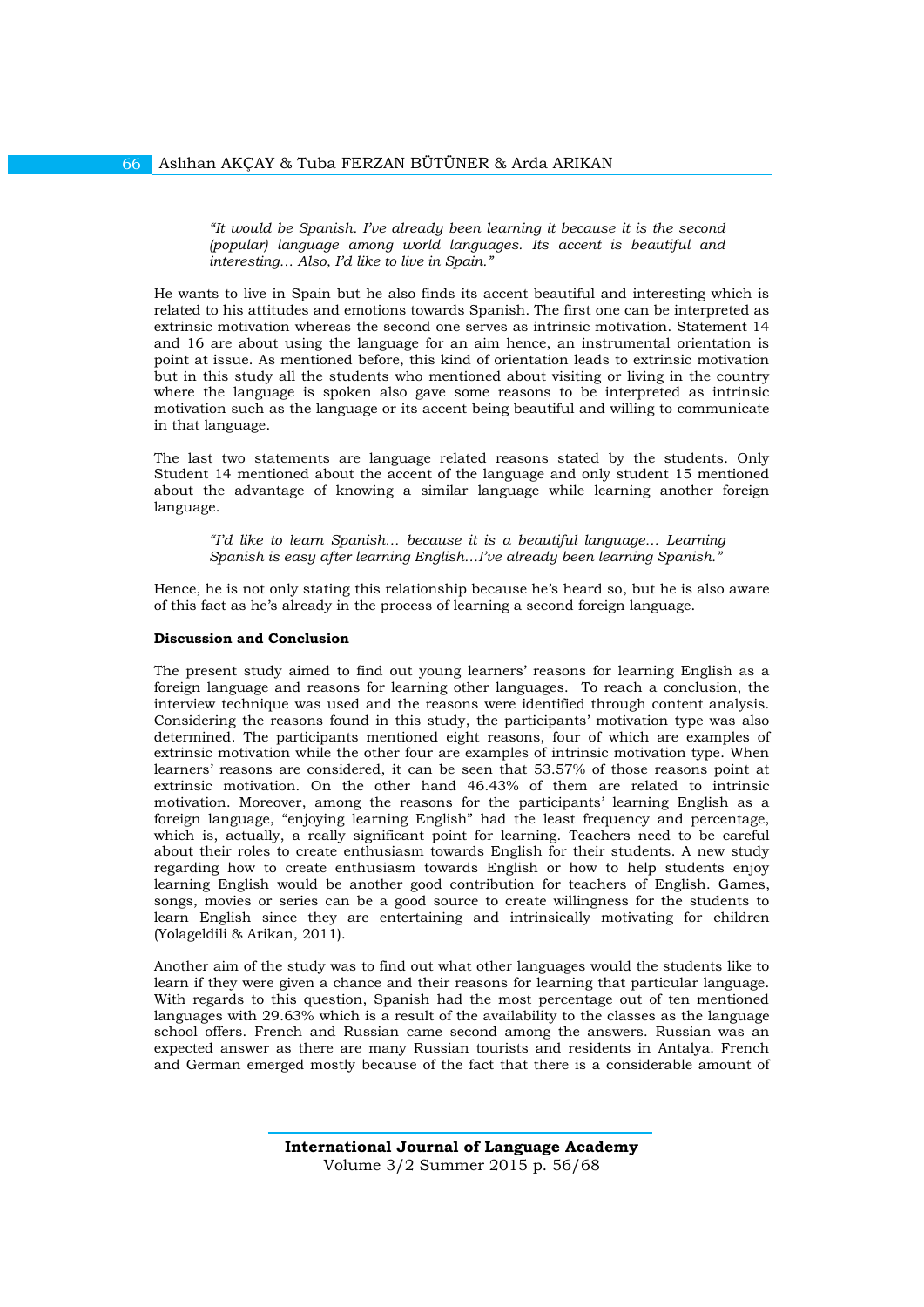immigration from Turkey to France and Germany as a result of the employment opportunities these two countries have offered. The rest of the languages (Arabic, Bosnian, Chinese, Indian, Italian, and Japanese) are less frequently mentioned.

As reasons of this question, eighteen different answers were presented by the students (see Table 3). Eleven of them (Statements 1, 2, 5, 6, 9, 14, 16, 10, 7, 13, and 18) were related to extrinsic motivation whereas 6 of them (Statements 3, 4, 11, 12, 15, and 17) were related to intrinsic motivation. Interpreting one of the statements (Statement 8) on its own wouldn't provide an accurate result because having relatives living in that particular country may be and may not be intrinsic or extrinsic. But the other reasons related to this statement can be interpreted such as willingness to talk to his/her cousins in that language can be interpreted as intrinsic motivation. Out of 38 answers, 60.49% were related with extrinsic motivation whereas 23.67% pointed at intrinsic motivation.

This study has limitations the most important which is the small sample size. Future research should involve more learners to understand various aspects of young learners' reasons for learning English and other foreign languages in Turkey and in the rest of the world.

#### **References**

- Arikan, A., & Ulaş-Taraf, H. (2010). Contextualizing young learners' English lessons with cartoons: Focus on grammar and vocabulary. *Procedia: Social and Behavioral Sciences, 2*(2), 5212- 5215.
- Broussard, S. C., & Garrison, M. E. (2004).The relationship between classroom motivation and academic achievement in elementary-school-aged children. *Family & Consumer Sciences Research Journal, 33*(2), 106-120.
- Day, E. M. (2002). *Identity and the young English language learner*. New York: Multilingual Matters.
- Djigunović, J. M. (2012). Attitudes and motivation in early foreign language learning. *CEPS Journal, 2*(3), 55-74.
- Dörnyei, Z. (2001). *Teaching and researching motivation*. Longman: Pearson Education Limited.
- Edelenbos, P., Johnstone, R., & Kubanek, A. (2006). The main pedagogical principles underlying the teaching of languages to very young learners: Languages for the children of Europe: Published research, good practice and main principles. European Commission Report. Retrieved on May 18, 2015 from [http://ec.europa.eu/languages/policy/language-policy/documents/young\\_en.pdf](http://ec.europa.eu/languages/policy/language-policy/documents/young_en.pdf)
- Gardner, R. C. (1985). *Social psychology and second language learning*. Baltimore, MA: Edward Arnold.
- Gardner, R. C., & Lambert, W. E. (1972). *Attitudes and motivation in second language learning*. Rowley, MA: Newbury House.